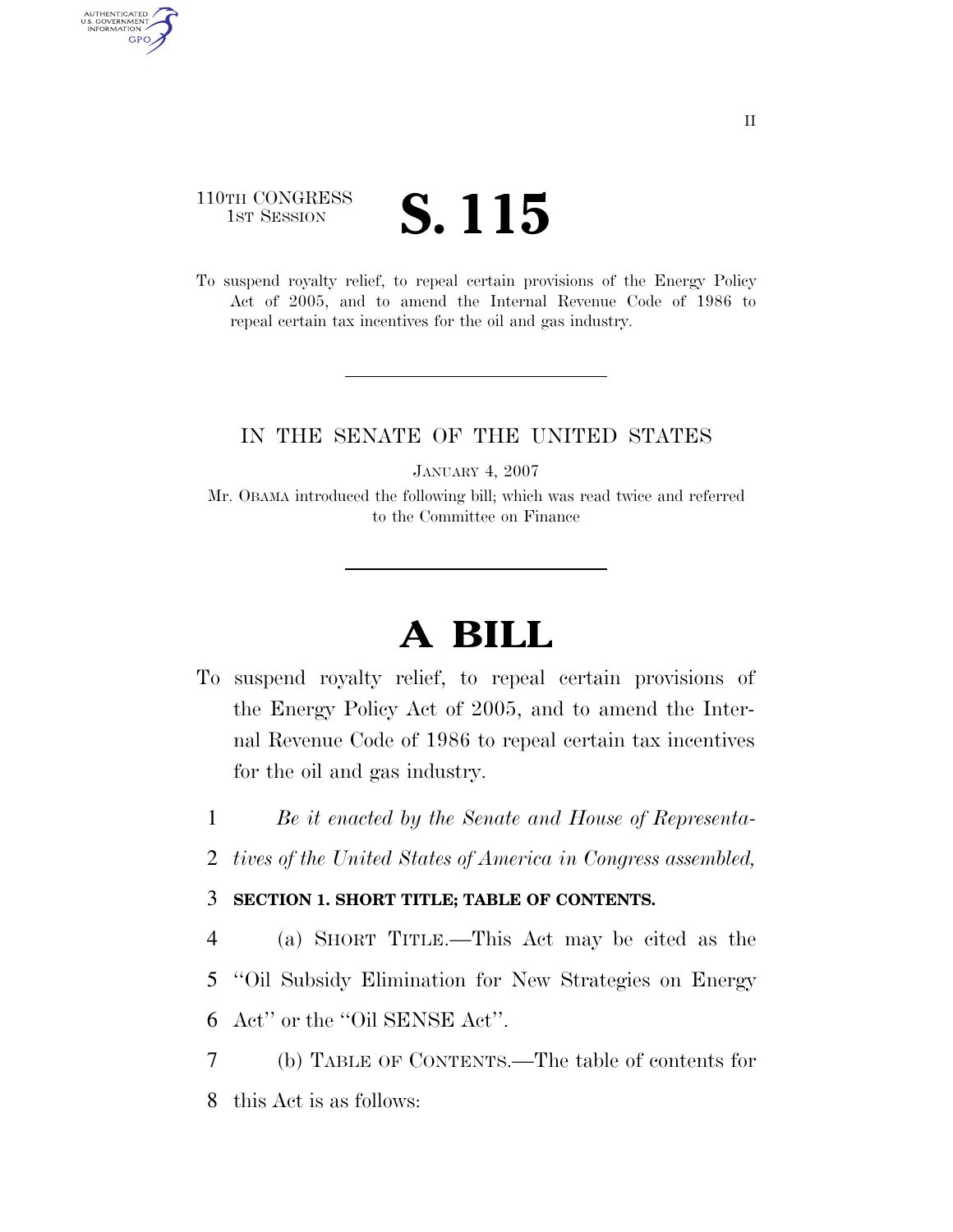Sec. 1. Short title; table of contents.

Sec. 2. Findings.

#### TITLE I—TERMINATION OF CERTAIN PROVISIONS OF THE ENERGY POLICY ACT OF 2005

Sec. 101. Termination of certain provisions of the Energy Policy Act of 2005.

#### TITLE II—SUSPENSION OF ROYALTY RELIEF

Sec. 201. Suspension of royalty relief.

Sec. 202. Renegotiation of existing leases.

TITLE III—REPEAL OF CERTAIN ENERGY TAX INCENTIVES

Sec. 301. Repeal of tax subsidies enacted by the Energy Policy Act of 2005 for oil and gas.

#### 1 **SEC. 2. FINDINGS.**

2 Congress finds that—

3 (1) record highs in oil and natural gas prices 4 have resulted in record profits for oil and natural 5 gas producers and refiners;

6 (2) oil prices are projected to remain high for 7 the foreseeable future;

 (3) the Department of the Interior estimates that as much as \$66,000,000,000 worth of oil and natural gas taken from the deep waters of the Gulf of Mexico over the next 5 years will be exempt from Government royalty payments, which could amount to the Government losing an estimated \$7,000,000,000 to \$9,500,000,000 based on antici- pated production and current price projections for oil and gas, according to an analysis in the 5-year budget plan of the Department of the Interior;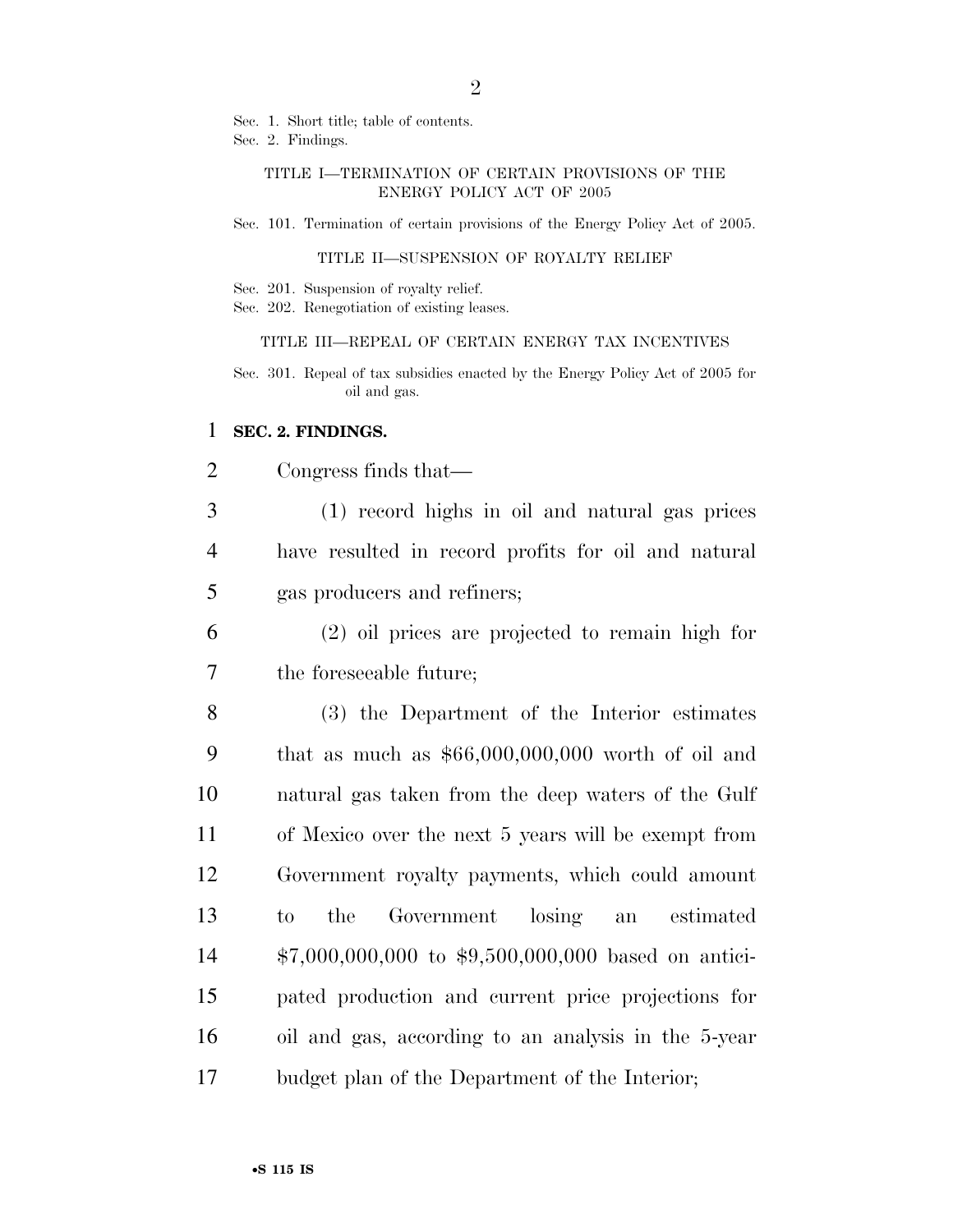| $\mathbf{1}$   | $(4)$ the chief executive officers of the top 5 oil  |
|----------------|------------------------------------------------------|
| $\overline{2}$ | companies stated at a November 9, 2005, joint hear-  |
| 3              | ing of the Committee on Energy and Natural Re-       |
| $\overline{4}$ | source of the Senate and the Committee on Environ-   |
| 5              | ment and Public Works of the Senate that their       |
| 6              | companies did not need the Federal tax incentives    |
| 7              | provided in the Energy Policy Act of 2005 (42)       |
| 8              | U.S.C. 15801 et seq.);                               |
| 9              | (5) the Statement of Administration Policy of        |
| 10             | June 14, 2005, on the energy bill that would become  |
| 11             | the Energy Policy Act of 2005 states, "The Presi-    |
| 12             | dent believes that additional taxpayer subsidies for |

 dent believes that additional taxpayer subsidies for oil-and-gas exploration are unwarranted in today's price environment, and urges the Senate to eliminate the Federal oil-and-gas subsidies and other explo-16 ration incentives contained in the bill."; and

 (6) incentives for the energy industry should be focused on the development of renewable energy re- sources in the United States that will also promote, jobs, investment, innovation, and economic develop-ment in rural, agriculture-dependent areas.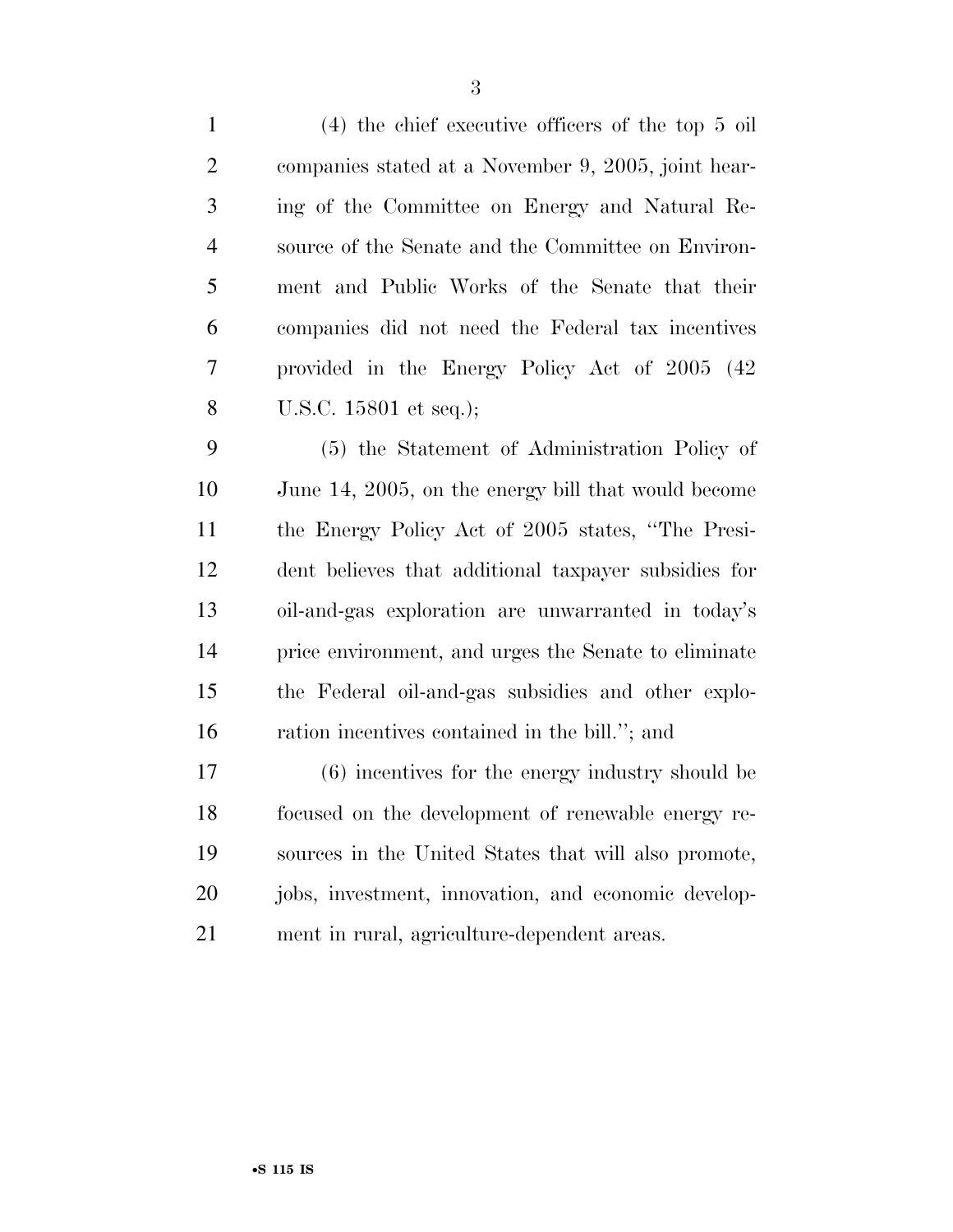| $\mathbf{1}$   | TITLE I-TERMINATION OF CER-                                 |
|----------------|-------------------------------------------------------------|
| $\overline{2}$ | TAIN PROVISIONS OF THE EN-                                  |
| 3              | <b>ERGY POLICY ACT OF 2005</b>                              |
| 4              | SEC. 101. TERMINATION OF CERTAIN PROVISIONS OF THE          |
| 5              | <b>ENERGY POLICY ACT OF 2005.</b>                           |
| 6              | (a) IN GENERAL.—The following provisions of the             |
| 7              | Energy Policy Act of 2005 are repealed as of the date       |
| 8              | of enactment of this Act:                                   |
| 9              | $(1)$ Section 343 (42 U.S.C. 15903) (relating to            |
| 10             | marginal property production incentives).                   |
| 11             | $(2)$ Section 344 $(42 \text{ U.S.C. } 15904)$ (relating to |
| 12             | incentives for natural gas production from deep wells       |
| 13             | in the shallow waters of the Gulf of Mexico).               |
| 14             | $(3)$ Section 345 $(42 \text{ U.S.C. } 15905)$ (relating to |
| 15             | royalty relief for deep water production).                  |
| 16             | (4) Section 346 (Public Law 109-58; 119 Stat.               |
| 17             | 794) (relating to Alaska offshore royalty suspen-           |
| 18             | sion).                                                      |
| 19             | $(5)$ Section 357 (42 U.S.C. 15912) (relating to            |
| 20             | comprehensive inventory of OCS oil and natural gas          |
| 21             | resources).                                                 |
| 22             | $(6)$ Section 362 (42 U.S.C. 15921) (relating to            |
| 23             | management of Federal oil and gas leasing pro-              |
| 24             | grams).                                                     |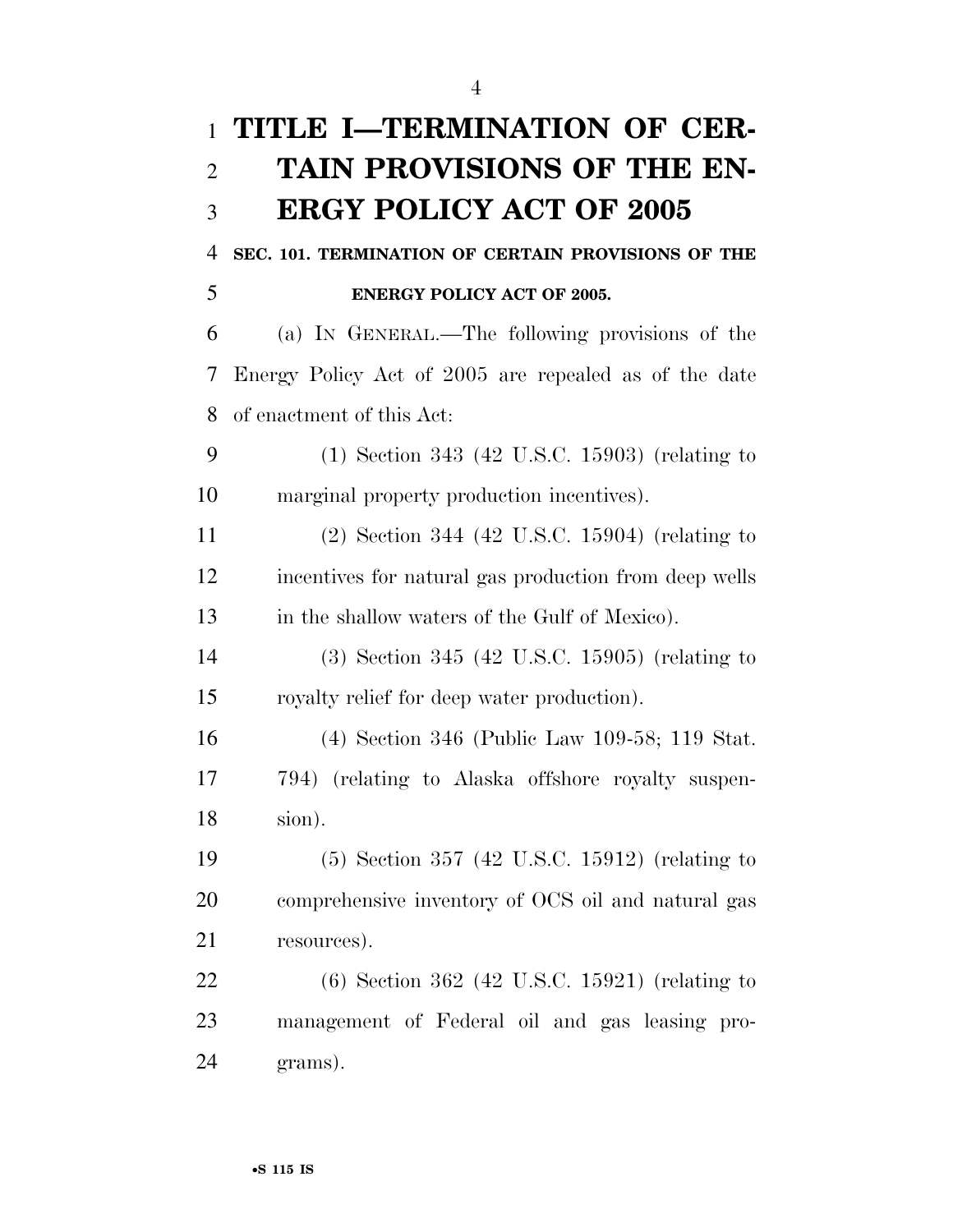(7) Subtitle J of title IX (42 U.S.C. 16371 et seq.) (relating to ultra-deepwater and unconventional natural gas and other petroleum resources). (b) TERMINATION OF ALASKA OFFSHORE ROYALTY SUSPENSION.— 6 (1) IN GENERAL.—Section  $8(a)(3)(B)$  of the Outer Continental Shelf Lands Act (43 U.S.C. 8 1337(a)(3)(B)) is amended by striking "and in the Planning Areas offshore Alaska''. (2) EFFECTIVE DATE.—The amendment made by this subsection shall take effect as of the date of enactment of this Act. **TITLE II—SUSPENSION OF ROYALTY RELIEF SEC. 201. SUSPENSION OF ROYALTY RELIEF.**  (a) IN GENERAL.—Subject to subsection (c), the Sec- retary of the Interior (referred to in this title as the ''Sec- retary'') shall suspend the application of any provision of Federal law under which a person would otherwise be pro- vided relief from a requirement to pay a royalty for the production of oil or natural gas from Federal land (includ- ing submerged land) occurring after the date of enactment of this Act during any period in which—

 (1) for the production of oil, the average price of crude oil in the United States during the 4-week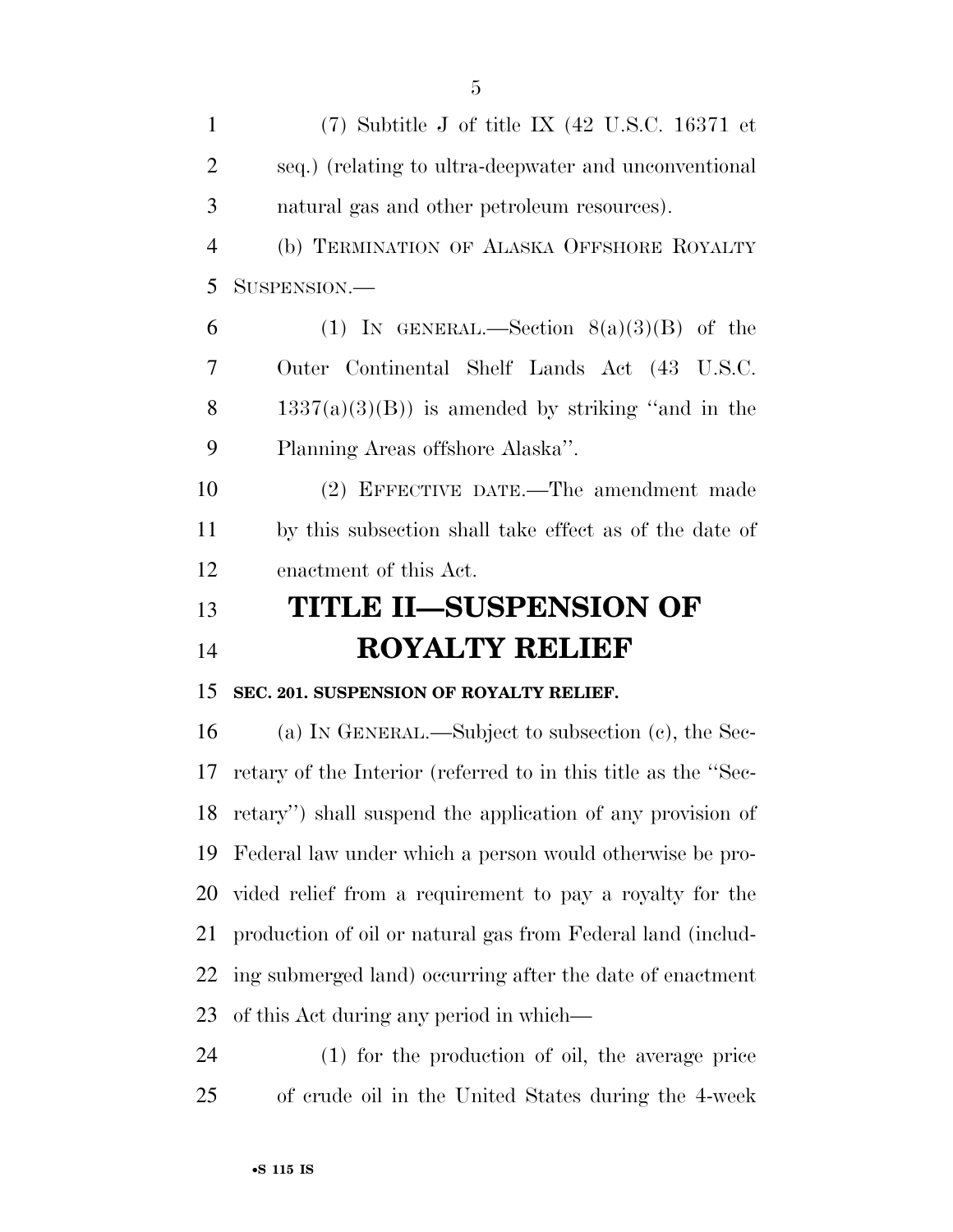period immediately preceding the suspension is greater than \$34.71 per barrel; and

 (2) for the production of natural gas, the aver- age wellhead price of natural gas in the United States during the 4-week period immediately pre- ceding the suspension is greater than \$4.34 per 1,000 cubic feet.

 (b) DETERMINATION OF AVERAGE PRICES.—For purposes of subsection (a), the Secretary shall determine average prices, taking into consideration the most recent data reported by the Energy Information Administration. (c) REQUIRED ADJUSTMENT.—For fiscal year 2008 and each subsequent fiscal year, each dollar amount speci- fied in subsection (a) shall be adjusted to reflect changes for the 1-year period ending the preceding November 30 in the Consumer Price Index for All Urban Consumers published by the Bureau of Labor Statistics of the Depart-ment of Labor.

#### **SEC. 202. RENEGOTIATION OF EXISTING LEASES.**

 (a) REQUIREMENT.—The Secretary shall renegotiate each lease authorizing production of oil or natural gas on Federal land (including submerged land) issued by the Secretary before the date of enactment of this Act as the Secretary determines to be necessary to modify the terms of the lease to ensure that a suspension of a requirement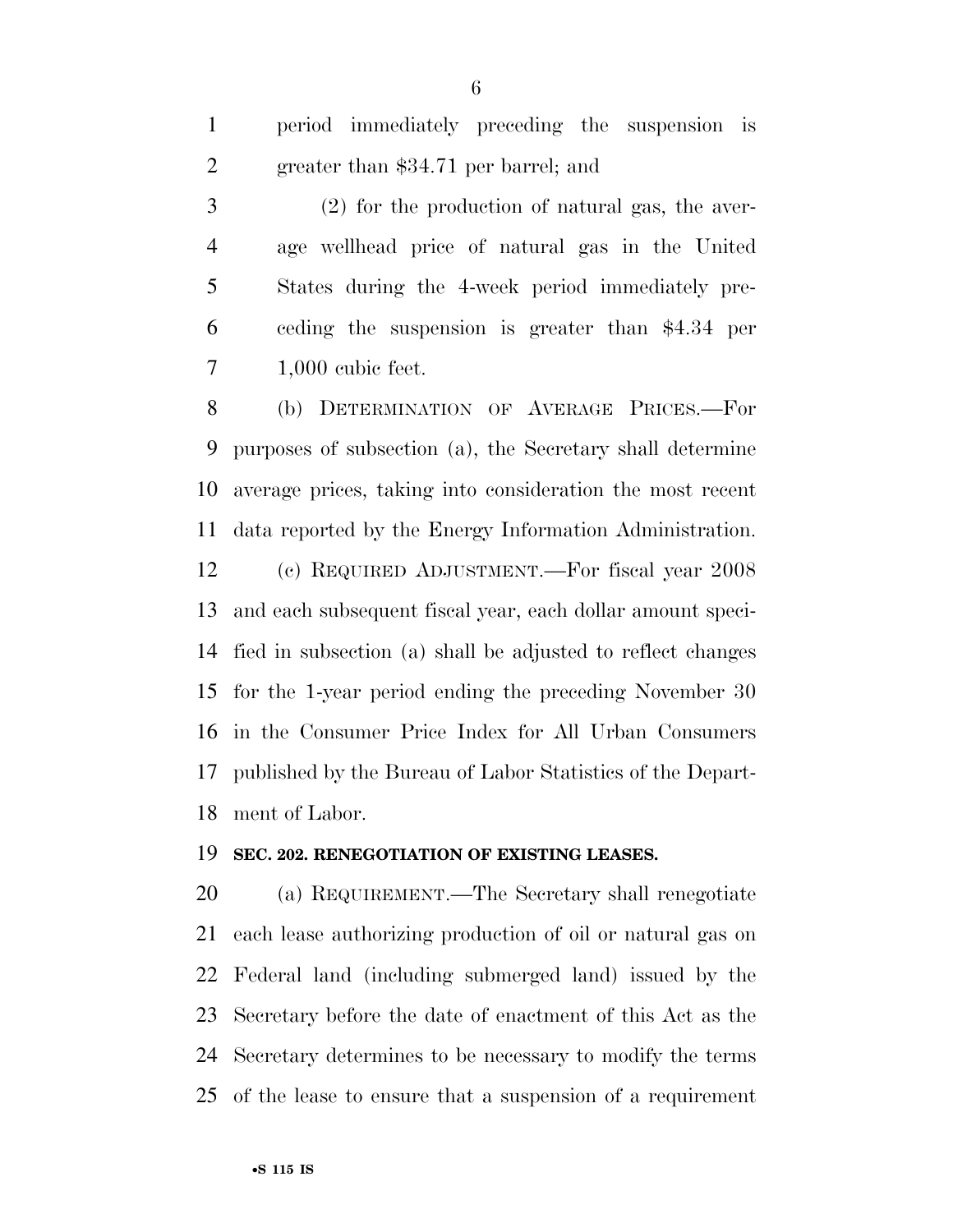| 1              | to pay royalties under the lease does not apply to produc-  |
|----------------|-------------------------------------------------------------|
| 2              | tion described in section $201(a)$ .                        |
| 3              | (b) FAILURE TO RENEGOTIATE AND MODIFY.--Be-                 |
| $\overline{4}$ | ginning on the date that is 1 year after the date of enact- |
| 5              | ment of this Act, a lessee under a lease described in sub-  |
| 6              | section (a) shall not be eligible—                          |
| 7              | $(1)$ to enter into a new lease described in that           |
| 8              | subsection; or                                              |
| 9              | $(2)$ to obtain by sale or other transfer any lease         |
| 10             | issued before that date, unless the lessee—                 |
| 11             | (A) renegotiates the lease; and                             |
| 12             | (B) enters into an agreement with the Sec-                  |
| 13             | retary to modify the terms of the lease in ac-              |
| 14             | cordance with subsection (a).                               |
| 15             | TITLE III-REPEAL OF CERTAIN                                 |
| 16             | <b>ENERGY TAX INCENTIVES</b>                                |
| 17             | SEC. 301. REPEAL OF CERTAIN PROVISIONS OF THE EN-           |
| 18             | ERGY POLICY ACT OF 2005 PROVIDING TAX                       |
| 19             | SUBSIDIES FOR THE OIL AND GAS INDUSTRY.                     |
| 20             | (a) REPEAL OF ELECTION TO EXPENSE CERTAIN                   |
|                |                                                             |
| 21             | REFINERIES.                                                 |
| 22             | $(1)$ In GENERAL.—Subparagraph $(B)$ of section             |
| 23             | $179C(e)(1)$ of the Internal Revenue Code of 1986           |
| 24             | (relating to qualified refinery property) is amended        |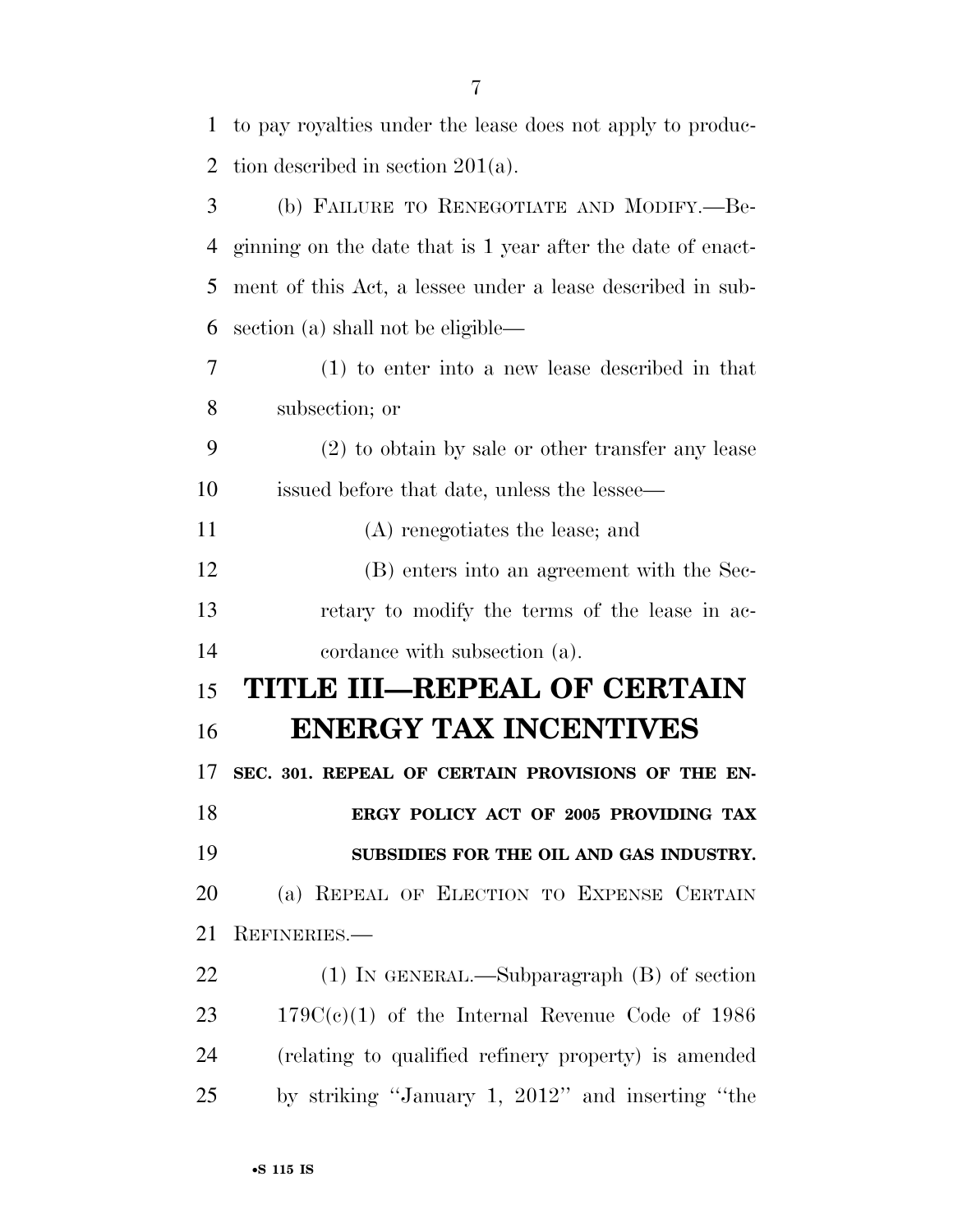| $\mathbf{1}$   | date of the enactment of the Oil Subsidy Elimi-        |
|----------------|--------------------------------------------------------|
| $\overline{2}$ | nation for New Strategies on Energy Act".              |
| 3              | (2) EFFECTIVE DATE.—The amendment made                 |
| $\overline{4}$ | by paragraph (1) shall apply to property placed in     |
| 5              | service after the date of the enactment of this Act.   |
| 6              | (b) REPEAL OF TREATMENT OF NATURAL GAS DIS-            |
| 7              | TRIBUTION LINES AS 15-YEAR PROPERTY.—                  |
| 8              | (1) IN GENERAL.—Clause (viii) of section               |
| 9              | $168(e)(3)(E)$ of such Code (relating to 15-year prop- |
| 10             | erty) is amended by striking "January 1, 2011" and     |
| 11             | inserting "the Oil Subsidy Elimination for New         |
| 12             | Strategies on Energy Act".                             |
| 13             | (2) EFFECTIVE DATE.—The amendment made                 |
| 14             | by paragraph (1) shall apply to property placed in     |
| 15             | service after the date of the enactment of this Act.   |
| 16             | (c) REPEAL OF TREATMENT OF NATURAL GAS                 |
| 17             | GATHERING LINES AS 7-YEAR PROPERTY.—                   |
| 18             | (1) IN GENERAL.—Clause (iv) of section                 |
| 19             | $168(e)(3)(C)$ of such Code (relating to 7-year prop-  |
| 20             | erty) is amended by inserting "and which is placed     |
| 21             | in service before the date of the enactment of the Oil |
| 22             | Subsidy Elimination for New Strategies on Energy       |
| 23             | Act" after "April 11, 2005,".                          |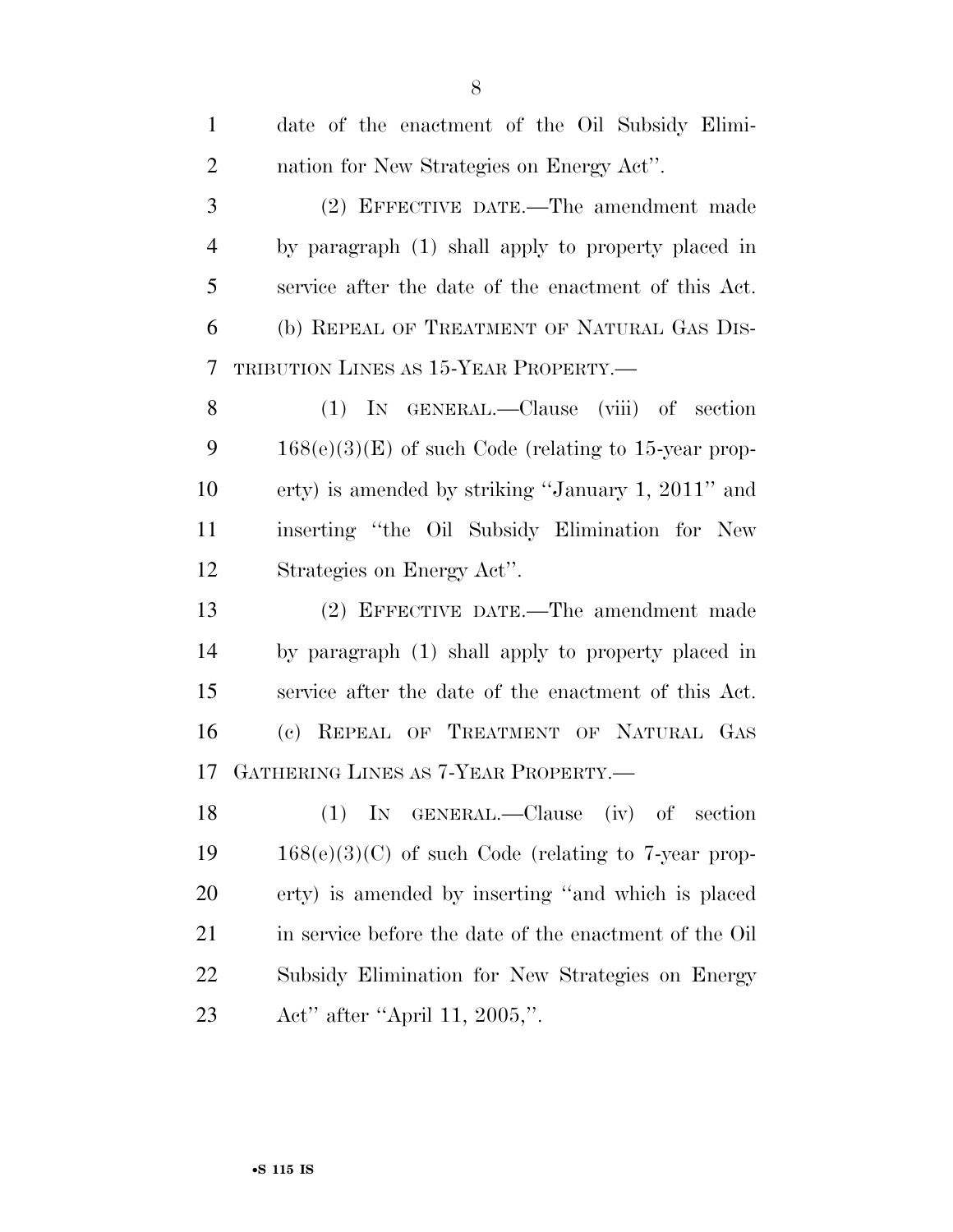(2) EFFECTIVE DATE.—The amendment made by paragraph (1) shall apply to property placed in service after the date of the enactment of this Act. (d) REPEAL OF NEW RULE FOR DETERMINING SMALL REFINER EXCEPTION TO OIL DEPLETION DEDUC- TION.— (1) IN GENERAL.—Paragraph (4) of section 613A(d) of such Code (relating to certain refiners excluded) is amended to read as follows:  $(4)$  CERTAIN REFINERS EXCLUDED. If the taxpayer or a related person engages in the refining of crude oil, subsection (c) shall not apply to such taxpayer if on any day during the taxable year the refinery runs of the taxpayer and such person exceed 50,000 barrels.''. (2) EFFECTIVE DATE.—The amendment made by paragraph (1) shall apply to taxable years begin-

 (e) REPEAL OF AMORTIZATION OF GEOLOGICAL AND GEOPHYSICAL EXPENDITURES.—

ning after the date of the enactment of this Act.

 (1) IN GENERAL.—Section 167 of such Code (relating to depreciation) is amended by striking subsection (h) and redesignating subsection (i) as subsection (h).